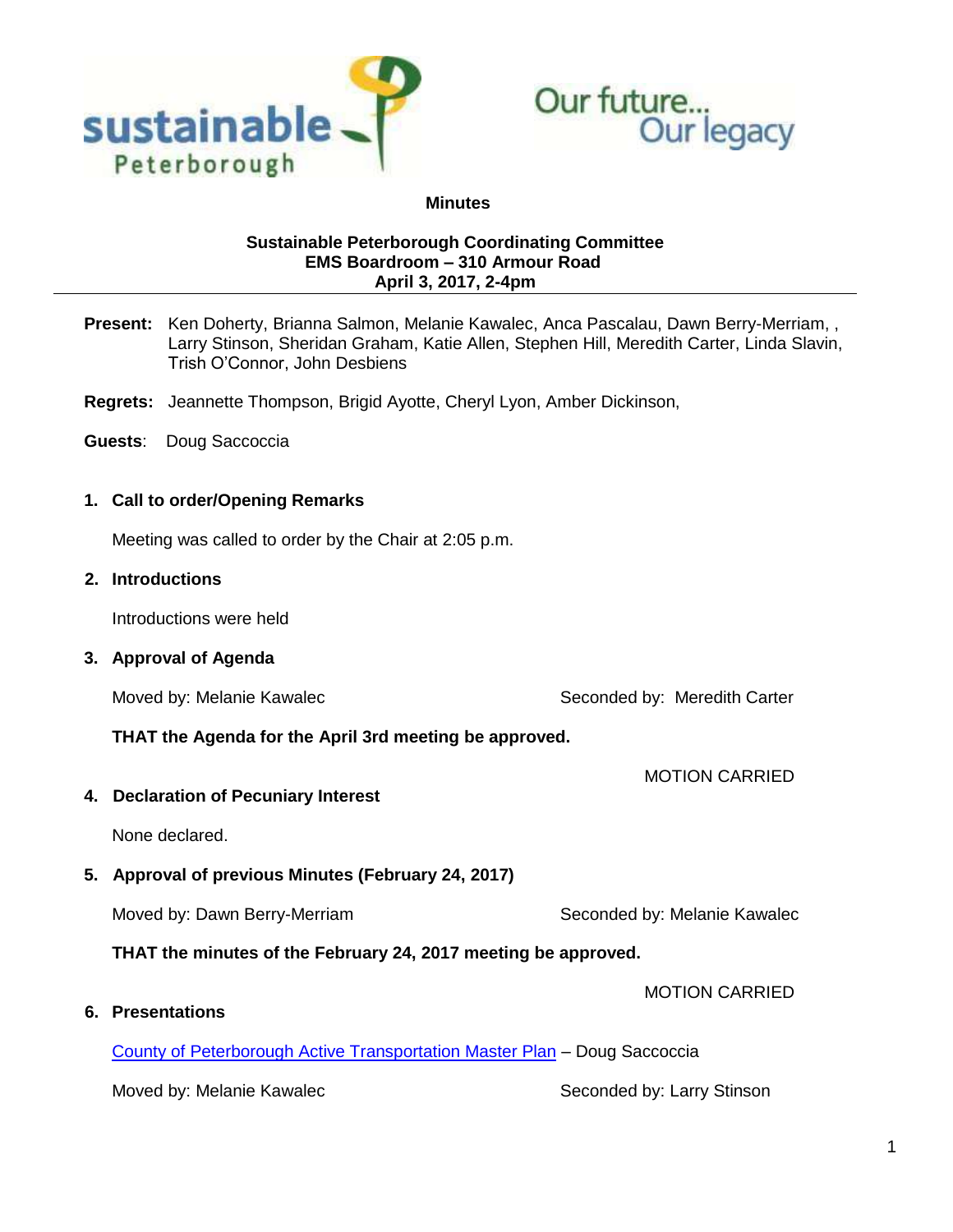MOTION CARRIED

# **7. Administration**

[Staff Report](http://sustainablepeterborough.ca/wp-content/uploads/2017/03/Staff-Report-Apr-3-Anca.pdf) – Anca Pascalau

[2016 Reconciled Financial Statement](http://sustainablepeterborough.ca/wp-content/uploads/2017/03/2016-financial-statement-RECONCILED.pdf) – Anca Pascalau

[2017 Financial Statement to date](http://sustainablepeterborough.ca/wp-content/uploads/2017/03/2017-financial-statement-to-March-29.pdf) – Anca Pascalau

[Staff Report](http://sustainablepeterborough.ca/wp-content/uploads/2017/03/Partnership-April-3.pdf) – Katie Allen

## **THAT the administrative updates be received by the SP Coordinating Committee**

Moved by: Linda Slavin Seconded by: Larry Stinson

MOTION CARRIED

### **8. Working Groups update**

### Food and Farming – Dawn Berry-Merriam

The group is meeting next Tuesday. The Urban Agriculture Report is going to the group at the next meeting. The Land Use Task Force Report will be made available to the group next Thursday.

[Climate Change](http://sustainablepeterborough.ca/wp-content/uploads/2017/03/Community-CCWG-Meeting-Minutes-February-16-2017.pdf) – Stephen Hill

[Climate Change Action Plan](http://sustainablepeterborough.ca/wp-content/uploads/2017/03/Local-Government-CCWG-Meeting-Minutes-February-17-2017.pdf) – Melanie Kawalec

#### Energy – Sheridan Graham

The City and County are hosting a free energy workshop for employees, where they will learn how to be more energy efficient at work and at home. It will take place on April 6<sup>th,</sup> 9am-1pm at the Douro Arena.

#### Healthy Kids Community Challenge- Larry Stinson

HKCC's current theme, "water", is wrapping up. The theme for April will be "choose to boost vegetables and fruit" and is awaiting ministry approval. Claire Townshend is returning from maternity leave to her HKCC Coordinator role.

#### Sustainable Peterborough Business Initiative – Anca Pascalau

The group met at the end of March and discussed recruiting new members. Will spend some time thinking about and discussing the group's focus, potentially hosting events and workshops, and focusing on the toolkit.

#### Water – Meredith Carter

The group's focus and direction work is in progress. Otonabee Conservation hosted an event on World Water Day at the Wastewater Treatment Plant, the theme was "Why waste water?". Ongoing concern with the state of drinking water at Curve Lake First Nation – could this be a focus of the group, to help them deal with that challenge?

Maryam Monsef's Social, Cultural, Arts Development Committee – Larry Stinson The committee met on March 9. One of the 3 [core things](http://sustainablepeterborough.ca/wp-content/uploads/2016/02/Draft-Notes-health-environment-people.pdf) that Maryam Monsef's Committee selected as items of focus was the drinking water situation at Curve Lake. The Board of Health is